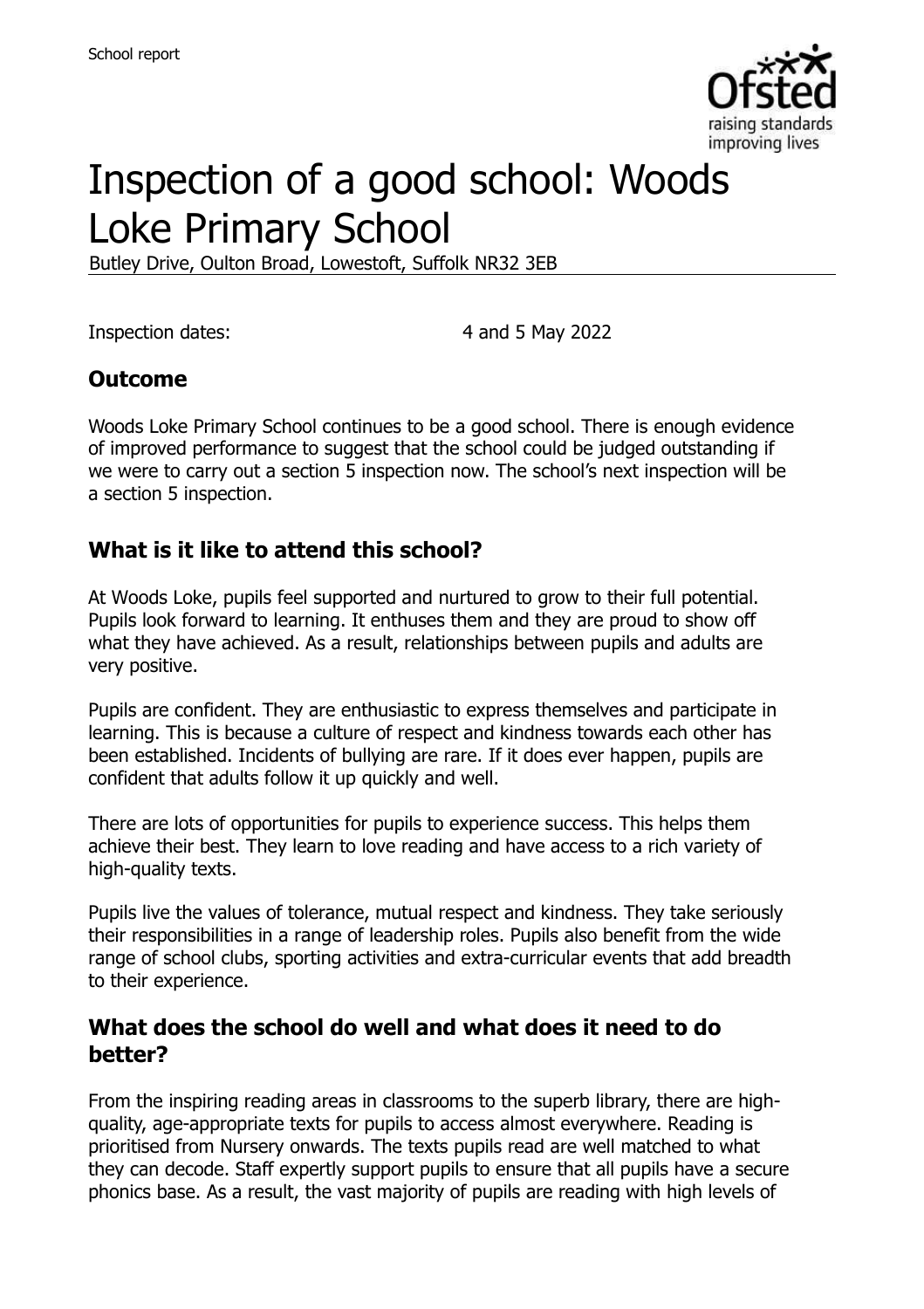

confidence and fluency by the time they get into key stage 2. Pupils get at least 30 minutes of dedicated reading time each day. As part of this time, reading conferences take place. Staff use these to ensure that each pupil's reading diet supports them to excel. Pupils really value the conferences as they get highly personalised conversations and targeted support. There are very regular opportunities to read in class. These have been built into all subject areas. Reading is interwoven and part of the fabric of the entire curriculum. As a result, pupils get an exceptional range of reading experiences.

Pupils learn from a rich and varied curriculum that matches, and in some cases exceeds, the ambition of the national curriculum. In each subject area, leaders have ensured that there is carefully sequenced knowledge around the theme areas of science, technology, engineering and mathematics (STEM), communication, health and well-being and global understanding. As a result, pupils acquire in-depth understanding. They are able to connect their learning across different subjects, consolidating their knowledge. This high-quality provision is further enhanced by pupils' study of a piece of literature, music and artwork as an integral part of each topic they learn. This helps them develop a rich understanding of the cultural aspects of society. As a result, pupils are well informed and culturally astute.

The curriculum extends and deepens pupils' learning in a broad range of subjects. For example, in mathematics, leaders choose some pupils to attend regular lessons at a local centre of excellence for mathematics. In physical education, the school has two full-time specialist teachers who bring with them professional academy standard coaching expertise. They train and develop non specialists, which is typical of the schools' approach to ensuring consistency of high-quality provision. Provision is further enhanced by an extensive range of clubs, festivals and competitions.

The curriculum has been adapted so that pupils with special educational needs and/or disabilities (SEND) are fully included. Provision is carefully planned and adapted to allow them to excel. Even when pupils have high levels of need, their learning is innovatively adapted to ensure they access the same provision. As a result, pupils with SEND are interested in, and enthused by, their learning.

Pupils behave consistently well at the school as provision is very well matched to need. There are clear routines and rules in place that are understood by all. Pupils actively participate in learning. Pupils, including those with SEND, have high levels of confidence to express themselves.

Staff are highly positive about leaders and feel they make plans with their well-being and workload in mind. They feel they have been included in the development of the curriculum and are enthusiastic about collaborating and learning together for the benefit of the pupils.

### **Safeguarding**

The arrangements for safeguarding are effective.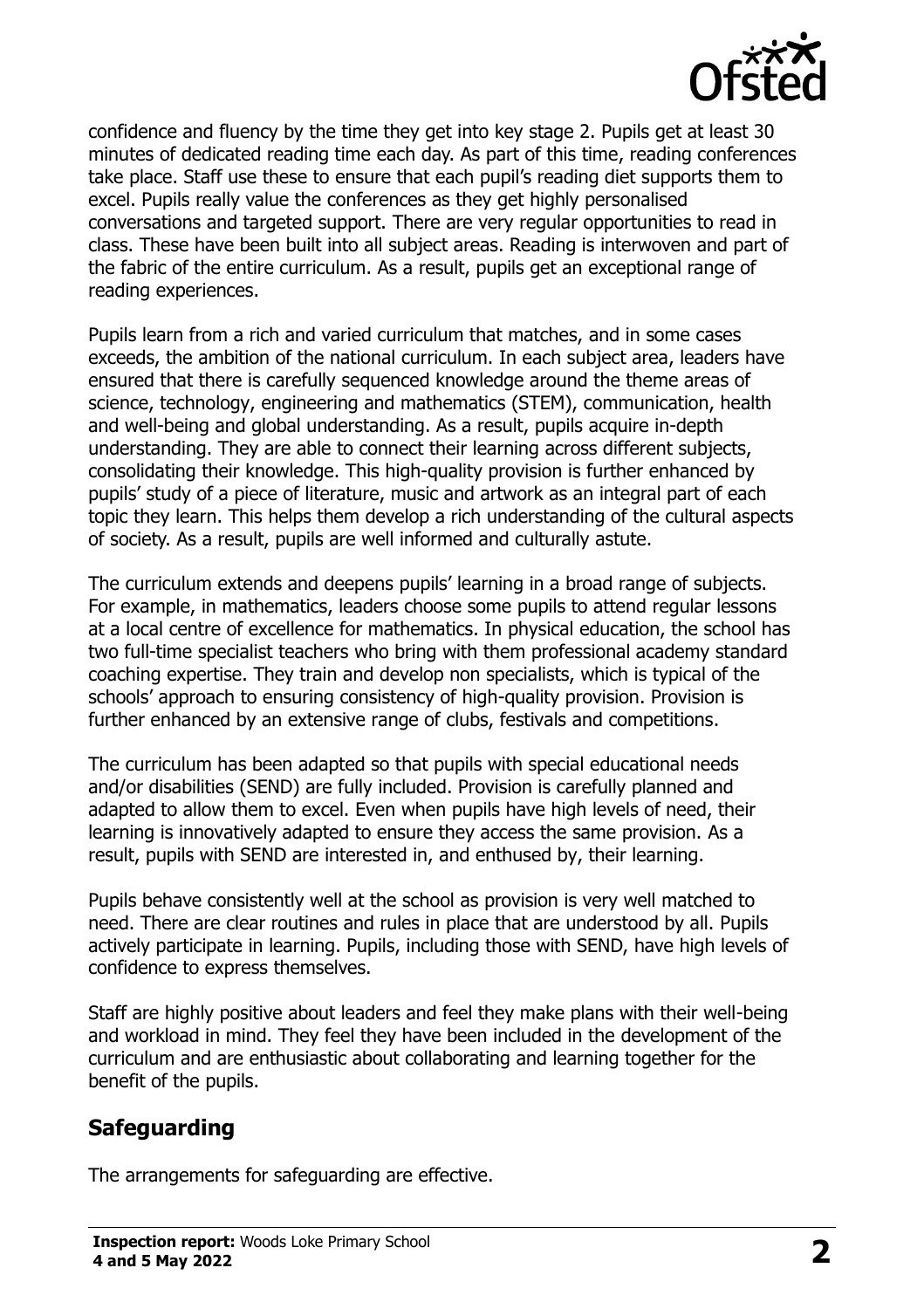

The school goes to great lengths to support the needs of vulnerable pupils by championing their needs with external agencies. Leaders allow nothing to get in the way of them getting pupils the support they need. Leaders build strong relationships with the families they work with.

Leaders have created a culture where pupils feel able to share any worries or concerns that they may have. Pupils are taught relationships and sex education in an appropriate way.

The single central record of recruitment and vetting checks is well organised and procedures for safe recruitment are robust.

# **Background**

When we have judged a school to be good, we will then normally go into the school about once every four years to confirm that the school remains good. This is called a section 8 inspection of a good or outstanding school, because it is carried out under section 8 of the Education Act 2005. We do not give graded judgements on a section 8 inspection. However, if we find evidence that a school would now receive a higher or lower grade, then the next inspection will be a section 5 inspection. Usually this is within one to two years of the date of the section 8 inspection. If we have serious concerns about safeguarding, behaviour or the quality of education, we will deem the section 8 inspection as a section 5 inspection immediately.

This is the first section 8 inspection since we judged the school to be good in April 2017.

### **How can I feed back my views?**

You can use [Ofsted Parent View](https://parentview.ofsted.gov.uk/) to give Ofsted your opinion on your child's school, or to find out what other parents and carers think. We use information from Ofsted Parent View when deciding which schools to inspect, when to inspect them and as part of their inspection.

The Department for Education has further [guidance](http://www.gov.uk/complain-about-school) on how to complain about a school.

If you are the school and you are not happy with the inspection or the report, you can [complain to Ofsted.](https://www.gov.uk/complain-ofsted-report)

# **Further information**

You can search for [published performance information](http://www.compare-school-performance.service.gov.uk/) about the school.

In the report, '[disadvantaged pupils](http://www.gov.uk/guidance/pupil-premium-information-for-schools-and-alternative-provision-settings)' refers to those pupils who attract government pupil premium funding: pupils claiming free school meals at any point in the last six years and pupils in care or who left care through adoption or another formal route.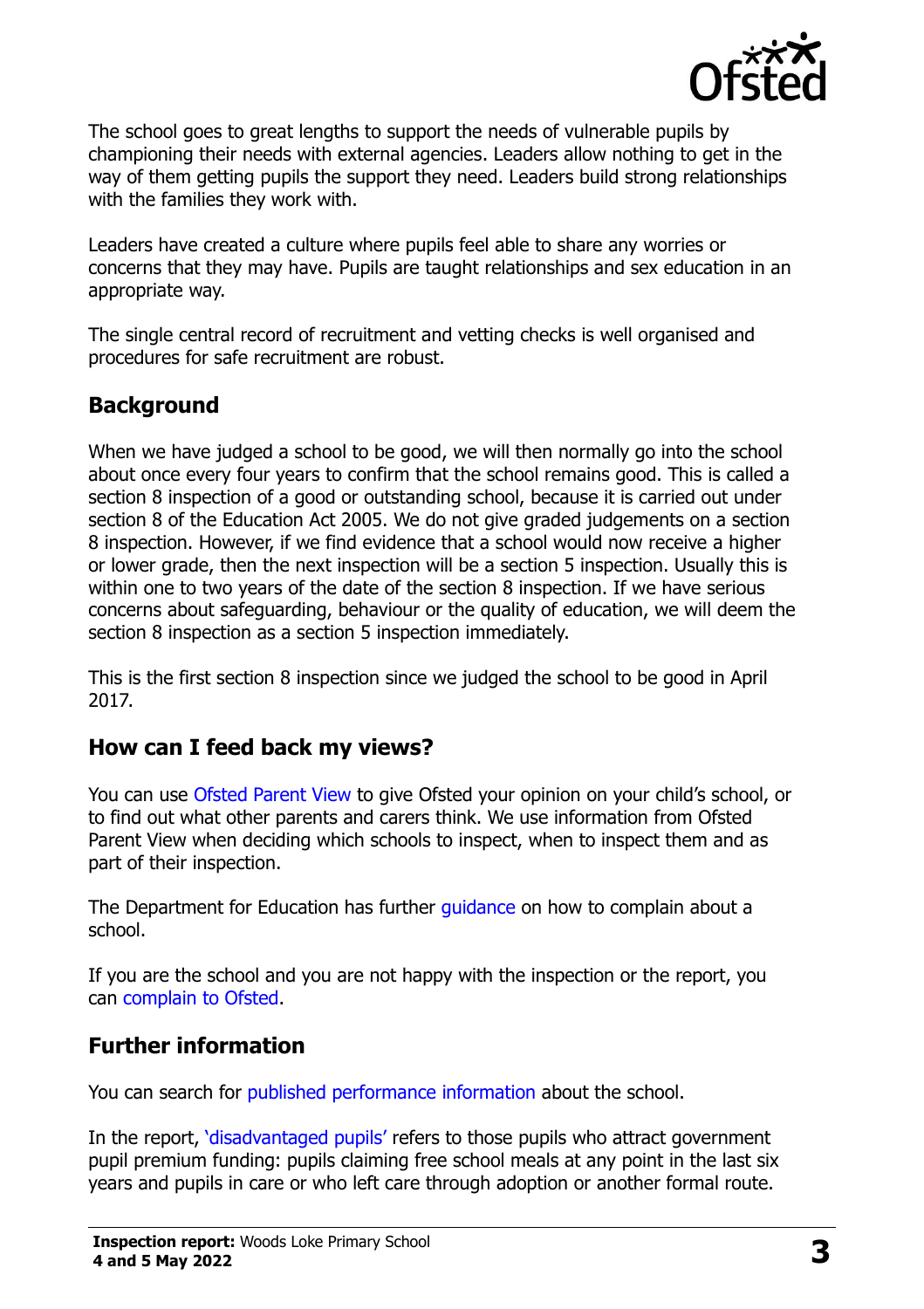

### **School details**

| Unique reference number                | 145695                                                             |
|----------------------------------------|--------------------------------------------------------------------|
| <b>Local authority</b>                 | <b>Suffolk</b>                                                     |
| <b>Inspection number</b>               | 10238299                                                           |
| <b>Type of school</b>                  | Primary                                                            |
| <b>School category</b>                 | Academy converter                                                  |
| Age range of pupils                    | $2$ to $11$                                                        |
| <b>Gender of pupils</b>                | Mixed                                                              |
| Number of pupils on the school<br>roll | 488                                                                |
| <b>Appropriate authority</b>           | Board of trustees                                                  |
| <b>Chair of governing body</b>         | Phil Humphrey                                                      |
| <b>Headteacher</b>                     | Joel Crawley                                                       |
| Website                                | www.woodsloke.org                                                  |
| Dates of previous inspection           | 25 and 26 April 2017, under section 5<br>of the Education Act 2005 |

# **Information about this school**

- The headteacher has been in post since the last inspection.
- The school opened provision for two- to three-year-olds in September 2021.
- The school is larger than the average-sized primary school.
- The school is part of the Hartismere Family of Schools.
- The school has two pupils who attend a registered alternative provision.

### **Information about this inspection**

- This was the first routine inspection the school received since the COVID-19 pandemic began. The inspector discussed the impact of the pandemic with leaders and has taken that into account in his evaluation of the school.
- The inspector carried out deep dives in the following subjects: reading, mathematics and physical education. For each deep dive, the inspector met with subject leaders, looked at curriculum plans, visited a sample of lessons, spoke to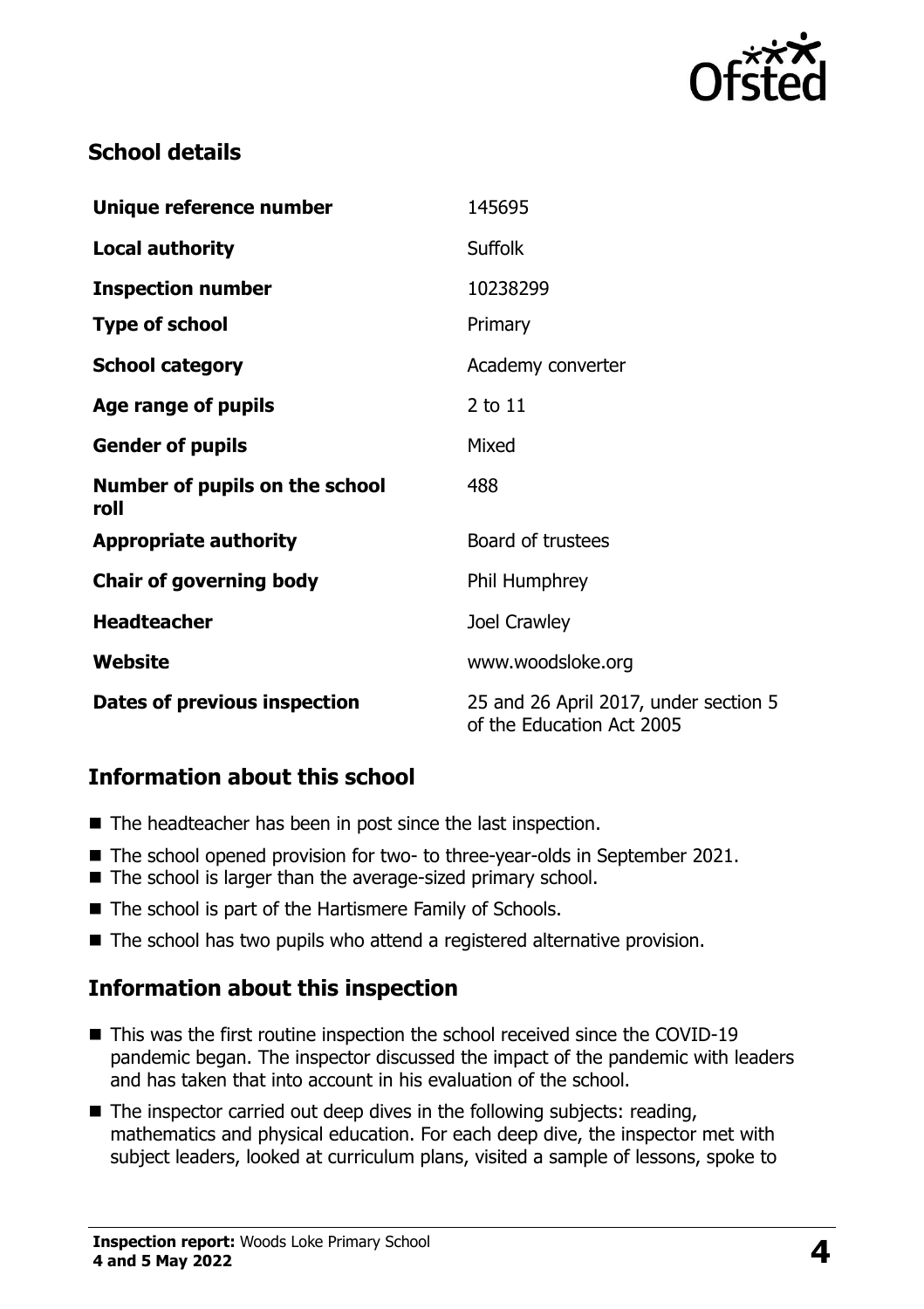

teachers, spoke to some pupils about their learning and looked at samples of pupils' work. The inspector also visited some music and science lessons.

- The inspector met with school leaders, including the SEND coordinator, local governors, a representative from the local authority and representatives from the trust.
- The inspector met with parents on the school playground.
- The inspector explored the school's safeguarding culture through viewing safeguarding records and procedures, meeting with a range of pupils and staff and talking to safeguarding leaders.
- The inspector considered the 61 responses made by parents to Ofsted Parent View, Ofsted's online questionnaire, including 54 free-text responses. The inspector also considered the 43 responses to Ofsted's online staff questionnaire and the one response to Ofsted's pupil questionnaire.

#### **Inspection team**

James Chester, lead inspector **Her Majesty's Inspector**